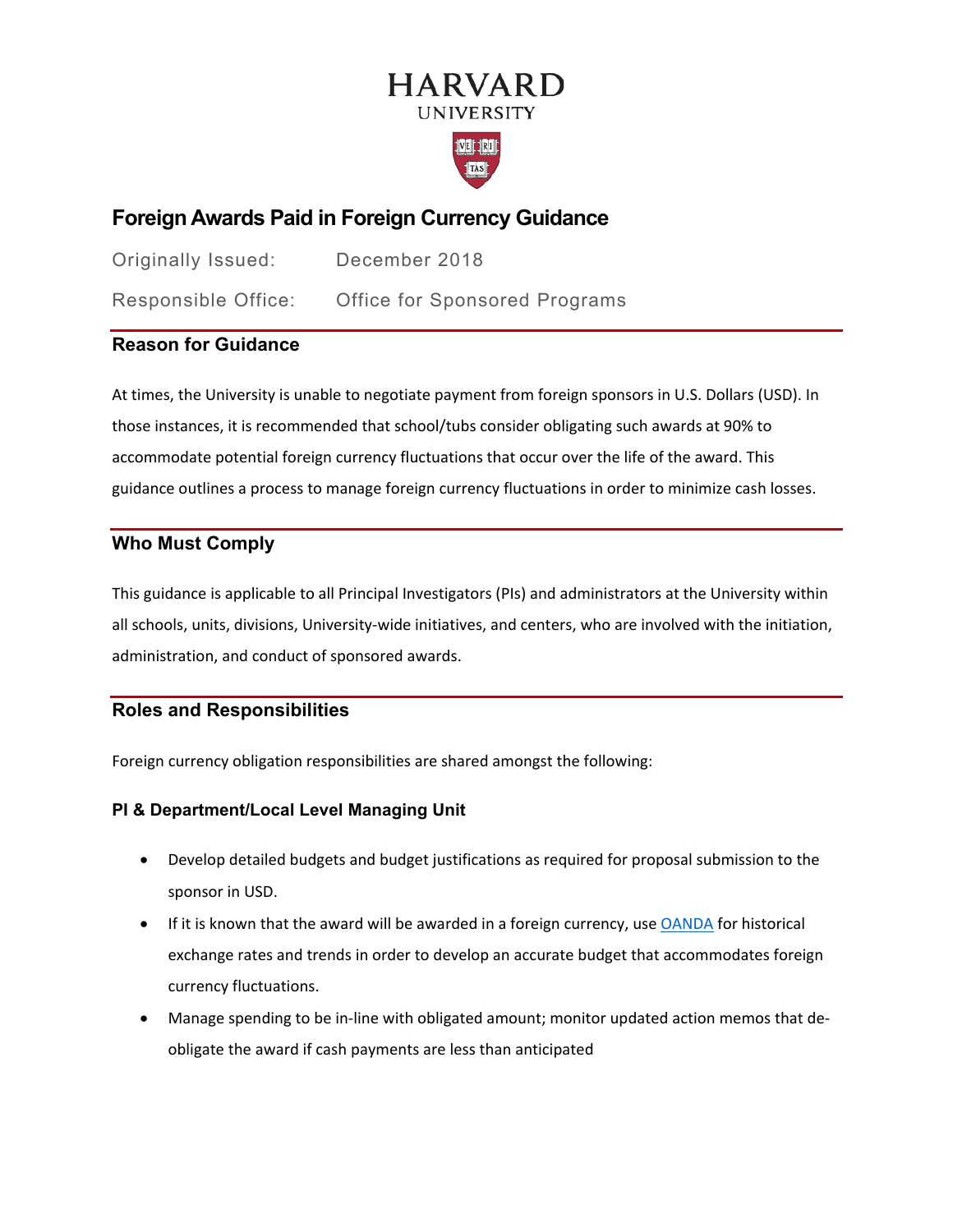### **School/Tub**

- Facilitate regular monitoring of awards in the departments/local level managing units
- Work with PIs and departments to resolve issues on awards that result in a loss due to a foreign exchange fluctuation

## **Office for Sponsored Programs (OSP) / Harvard Medical School (HMS) or Harvard T.H. Chan School of Public Health (HSPH) Office for Research Administration (ORA)**

- Negotiate foreign awards in USD; if unable, then work with sponsor to establish favorable award terms to minimize any loss from foreign currency fluctuations
- When award comes in, depending on payment schedule, obligate at 90%
- OSP Research Finance responsible for notifying ORA or OSP when a payment is less than the anticipated amount on a quarterly basis
- OSP and ORA to de-obligate an award to account for cash losses due to foreign currency fluctuations

#### **Procedures**

The following procedures outline the process for obligating awards received in foreign currency.

#### **Proposal Process**

If it is known at proposal stage that a foreign sponsor will not pay in USD, then the department/local level managing unit should work with ORA and OSP on the best way to develop the proposal budget to accommodate foreign currency fluctuations.

#### **Award Initiation**

OSP or ORA will make all attempts to negotiate a sponsored award with the following terms:

- Award stipulates payment in USD.
- If USD is not feasible, then the highest advance payment amount will be requested in order to better manage the fluctuations.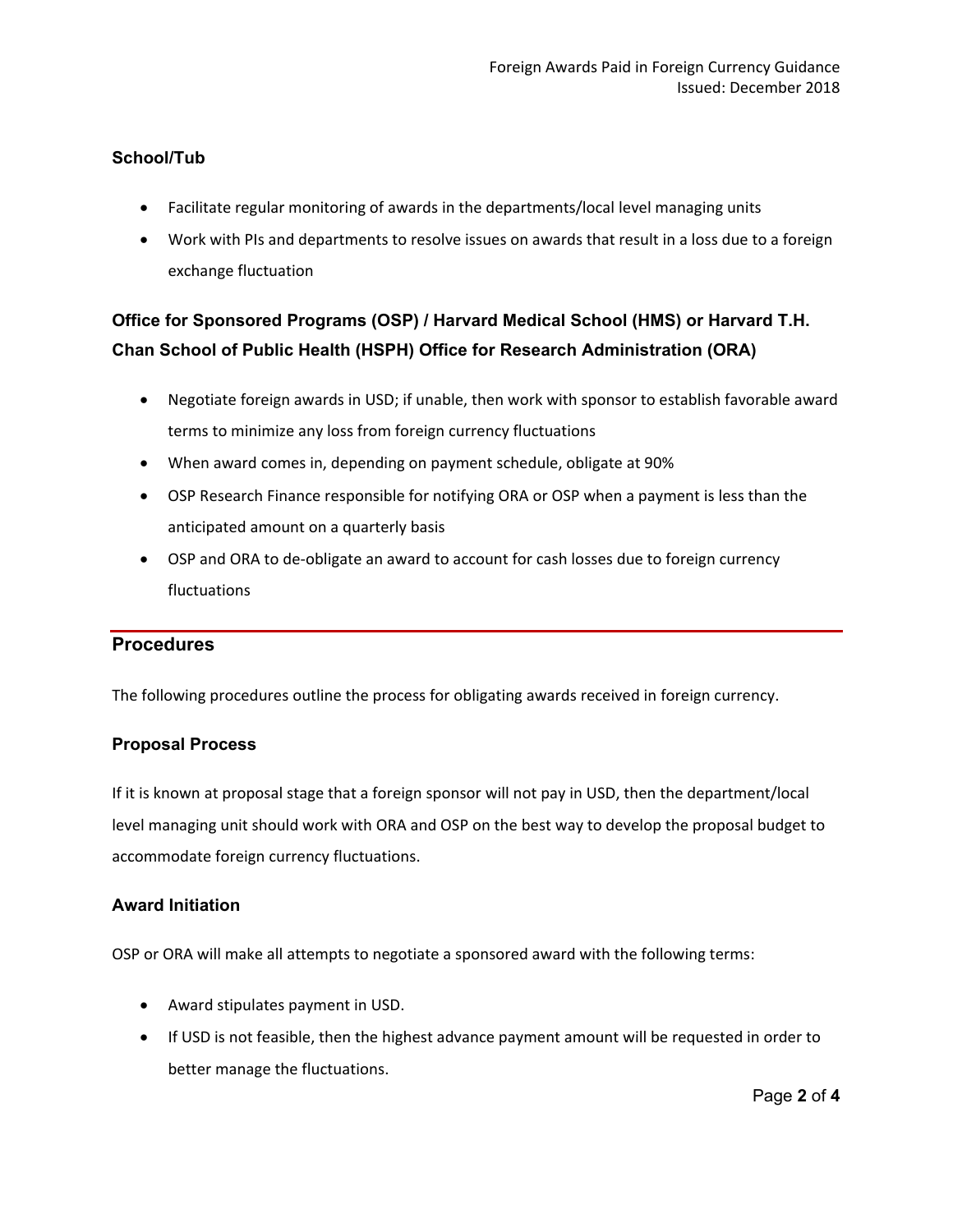- A frequent, at least once quarterly, payment schedule will be requested.
- If the sponsor will not provide an advanced payment and/or negotiate a frequent payment schedule, OSP/ORA will attempt to negotiate a firm, fixed price award. OSP/ORA will obligate the entire year at 90% to account for any currency fluctuations that may arise between the award start date and the first payment date.
- Any associated subawards will be initiated at the adjusted amount.

#### **Award Management**

- On a quarterly basis, OSP Research Finance will submit requests to OSP/ORA to adjust the obligated award amount in GMAS to reflect the actual USD received to date (any change >USD\$250).
- As award modifications are received by OSP/ORA, obligations are calculated based on the most recent foreign currency conversion [\(OANDA\)](https://www.oanda.com/).
- Subawards can be awarded, at the discretion of the school and the PI, at 90%

#### **Award Closeout**

OSP Research Finance will ensure that income matches expenses.

- Any over-expenditure due to the foreign currency fluctuation beyond what was obligated will be the responsibility of the PI/department/local level managing unit.
- If income exceeds expenses due to favorable currency fluctuations, then the income will be moved to a non-sponsored fund in compliance with sponsor award terms and school/tub level policies.

#### **Additional Resources**

**[Fixed Price Award Residual Balance Transfer Form](https://osp.finance.harvard.edu/files/fixed_price_award_residual_balance_transfer_form_july_2021.pdf)** 

## **Related Policies and Documents**

• [Fixed Price Residual Balances Guidance](https://osp.finance.harvard.edu/guidance-fixed-price-sponsored-awards)